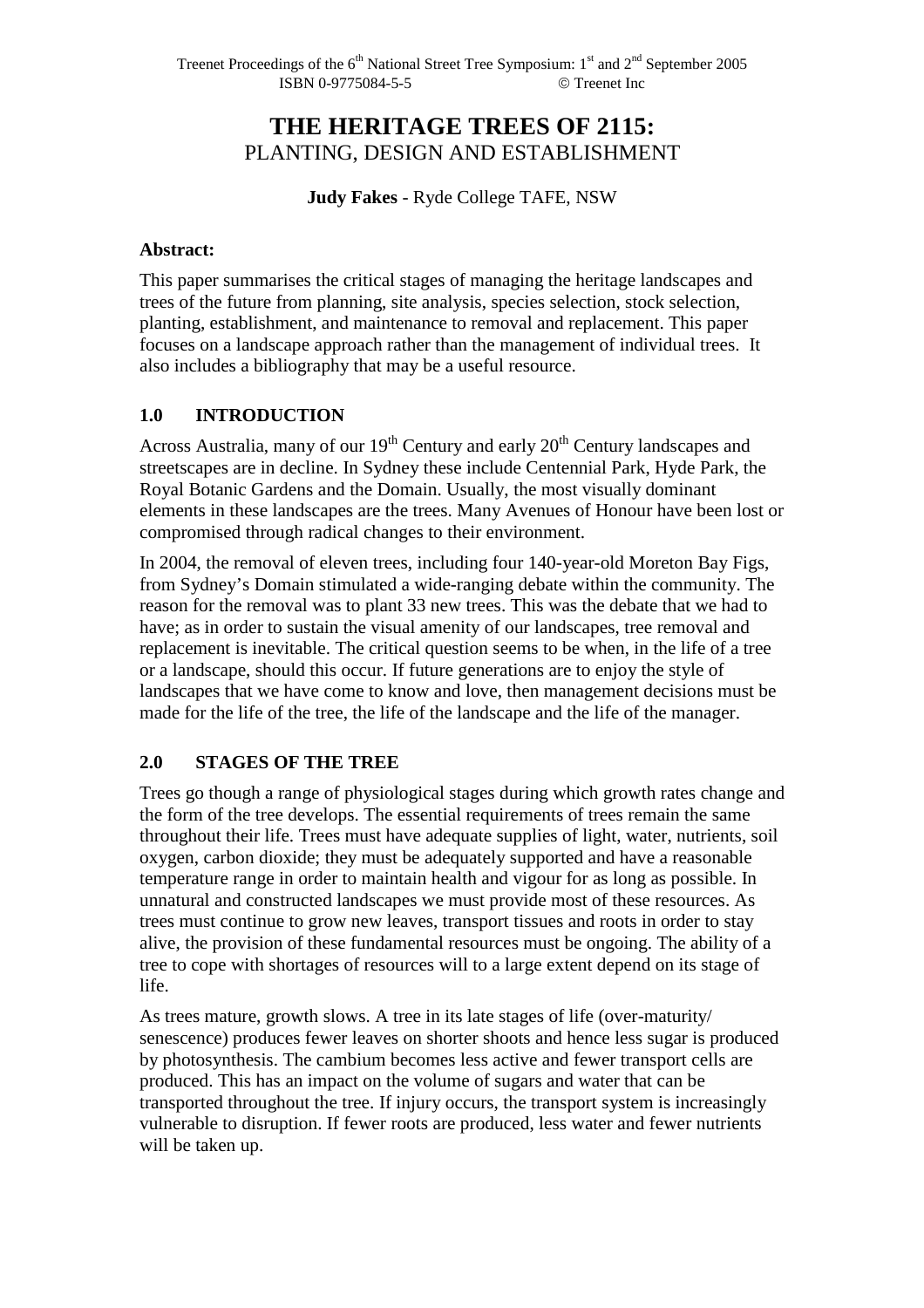Older trees also become more susceptible to secondary pathogens if injury occurs. Whilst trees have an automatic response to injury, its success depends on stored sugars and the vigour and vitality of the tree. The consequences of wounding are worse if wounds are made into heartwood. As growth slows, less sugar is allocated to storage and to the defence process. Similarly, old trees are more susceptible to drought and compaction, two very common stress factors in urban landscapes, than young vigorous trees.

However, for a tree to get old and make a major contribution to a landscape, it has to live long enough! There are many stages of a tree's life where it is vulnerable to damage. The best and most cost-effective approach to tree and landscape management is to avoid the problems.

# **3.0 CRITICAL STAGES**

## **3.1 Planning**

Perhaps the most critical stage in the long-term success of a landscape is the planning phase. Critical questions to be asked include: What do we want and for how long? The eventual removal of trees should be planned for. As most landscapes outlive the people who design and manage them, the development of tree/ landscape management plans should be an integral part of this process. This requires an inter-disciplinary approach and must consider available resources and elements other than trees that may have an impact on trees.

The Tree Masterplan for the Centennial Parklands<sup>1</sup> is a good example of this approach. It sets out

- principles and strategies for the conservation of the existing tree population
- a framework for the sensitive integration of new tree plantings into the historic fabric of the Parklands, and
- management and maintenance approaches to strengthen and sustain the tree population, and ultimately the Parklands themselves, into the next millennium.

A team of consultants carried out the Tree Masterplan; the team included landscape architects, heritage consultants, an arborist, botanist, fauna specialist and a soil specialist. The project was overseen by a Steering Committee consisting of landscape architects, an arborist, botanist, and members of staff from Centennial Parklands.

Preparation of the Tree Masterplan involved identification and mapping of landscape character types created by trees such as avenues, forests and so on. Detailed studies of the issues that affect the existing and future trees were undertaken. These detailed studies covered heritage, design, environment, age and condition of trees, arboricultural practices and habitat. Management precincts and sub-precincts were determined.

A heritage study provided an historical and cultural assessment of the tree population, including details of significant plantings, a timeline of planting periods and identifying a list of successful and or failed tree species.

 1 Centennial Parklands Tree Masterplan 2002, Volume 1: 1.4 Study Process, p. 11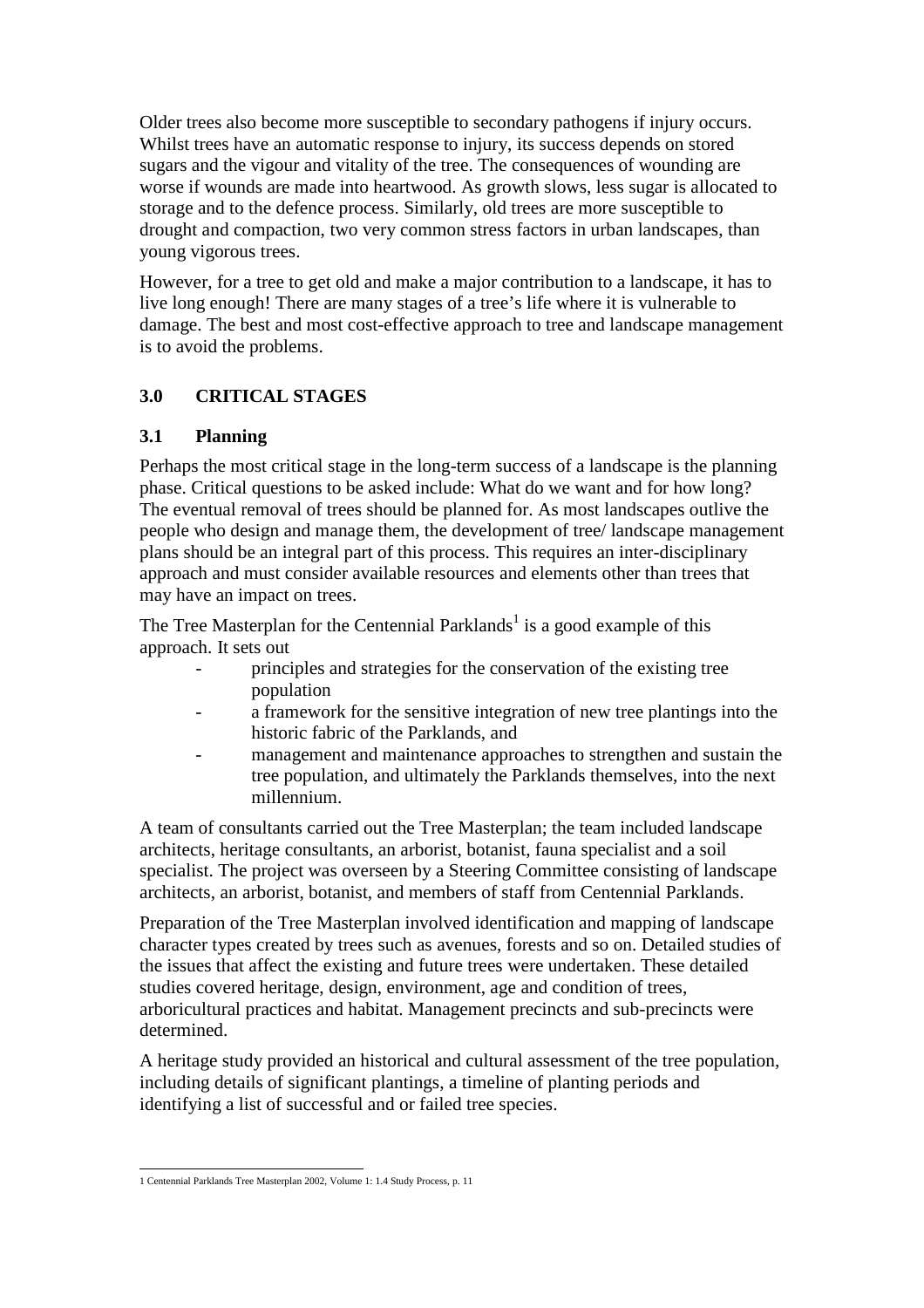The design study identified significant vistas, species and plantings. It also analysed the major planting types and patterns of tree species in order to generate definitions of the Parklands's landscape character.

A review and analysis of environmental conditions, particularly soils, indicated the way in which the natural forces and human impacts have dictated species selection and the health and performance of existing established plantings.

A Safe Useful Life Expectancy (SULE) analysis of the tree population revealed the precarious physical conditions of many of the Parkland trees and the increasing importance of implementing a tree replacement programme. A brief overview of arboricultural practices highlighted the opportunity and need to improve existing (or implement new) techniques in order to achieve the recommended landscape character.

A review and assessment of the existing habitat values of the Parklands was recommended in order to integrate native fauna priorities with tree management practices.

Tree/ landscape Master plans provide current and future managers with the rationale behind the design and management decisions as well as a guide to implementing appropriate management practices.

### **3.2 Site analysis**

This is a critical stage that is often done very poorly. It is the stage at which constraints and limitations are identified. Most of the constraints will be belowground including depth of drained soil. Advances in technology and knowledge mean that many of these constraints can be over-come. Some examples would include the use of interconnected planting pits and gap-graded or structural soils. The use of these soils can reduce the impact of compaction.

#### **3.3 Species selection**

There are many species of trees that can be used to create a particular landscape character. It is essential that designers work collaboratively with arborists and horticulturalists in the process of species selection. It has become very clear over the years that some of the species selected by some of the most influential figures in Australia's public landscapes such as Charles Moore, Ferdinand von Mueller, Joseph Maiden and Walter Hill, have certain intrinsic problems. Several species of Figs have structural problems, others become infested with insects that cause problems for the trees and site users. The development of problems over time is almost inevitable given the almost non-existence of the domestication of our native species.

Apart from the desirable physical attributes, species must be assessed for structure, susceptibility to pests and diseases, tolerance of urban environments, drought hardiness, growth rates, longevity and maintenance requirements. The latter includes pruning requirements and cleaning-up of shed parts such as leaves, fruit and bark.

#### **3.4 Stock selection**

The latest edition of the Natspec publication *Purchasing Landscape Trees: A Guide to Assessing Tree Quality* is to be developed as a new Australian Standard. This is an excellent guide to specifying good quality root systems and above-ground parts that are in balance. It also includes useful guides for ordering trees and working with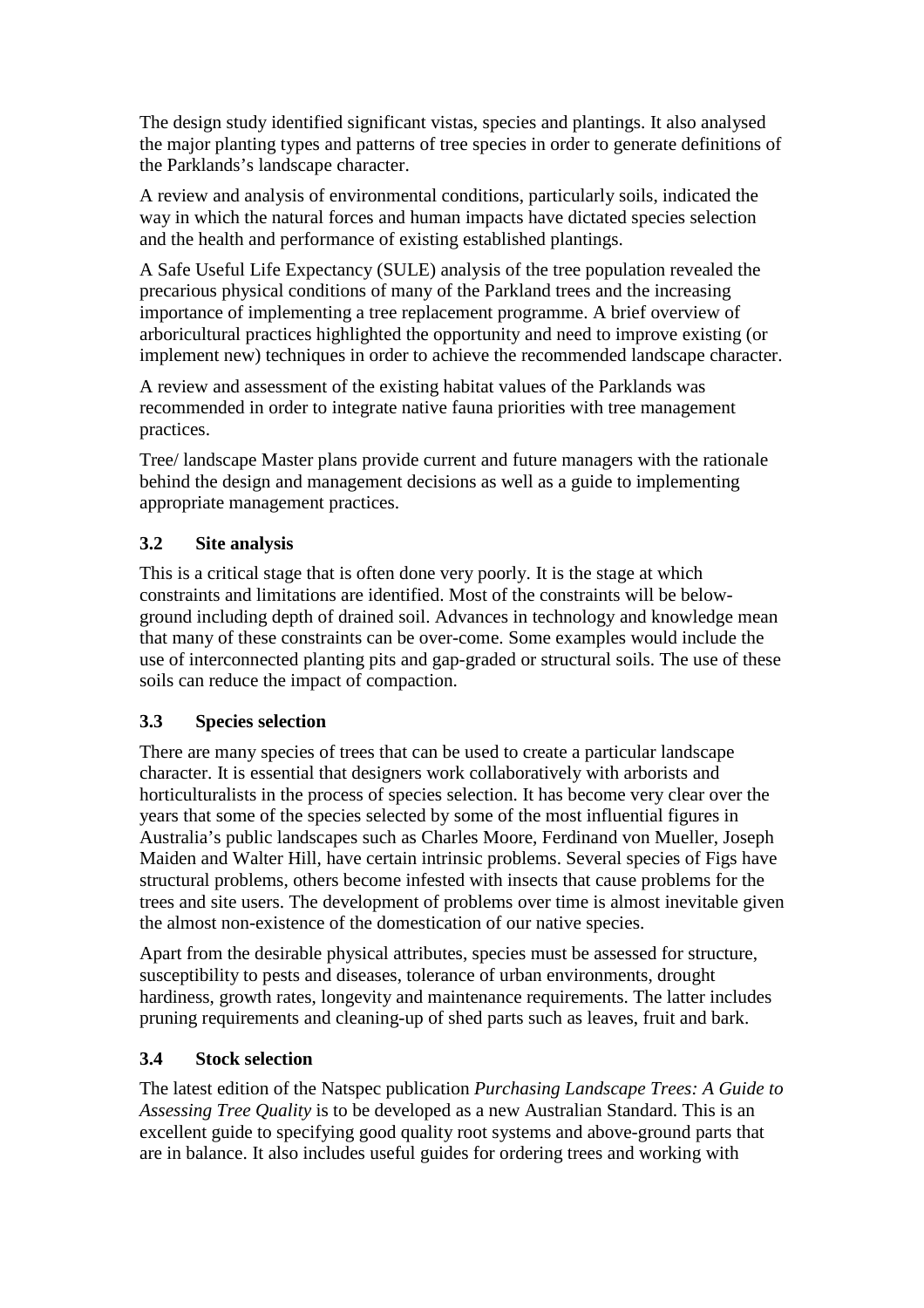growers as well as a compliance checklist. It is not sufficient to specify "as per Natspec"; it must be driven and applied thoughtfully.

Poor quality root systems are still a common cause of failure to establish and perform. Trees must be self-supporting in their containers if they are to stand up by themselves in the ground; hence, trunk taper is another important criterion to specify. Unfortunately, planting and installation specifications almost always detail staking! If self-supporting trees are installed, these details can be omitted, Tree protection may still be required but trees do not need to be attached to stakes or guards.

One strategy in the renewal of landscapes is to use super-advanced trees as replacements. A four or five metre tree cannot be grown overnight so forward ordering of such stock is essential. Where this is well specified and managed, trees of excellent quality can be grown and installed.

## **3.5 Site preparation**

As most limits to tree survival are below ground, it is important to seek advice from a soil scientist when significant landscapes are being developed, especially if the site has had a history of disturbance. Adequate soil volume and good soil drainage are not negotiable, especially if large stock is to be installed in a typically disturbed urban soil.

At this stage, hard landscaping and other infrastructure should be planned for and designed to limit long-term impacts on trees. This is especially important for underground services.

## **3.6 Planting**

One internationally common cause of poor establishment is planting trees too deeply. Unfortunately there are many technically inaccurate planting details doing the rounds of many firms of landscape architects. A common problem with these details is the over-excavation and then backfilling of the planting hole. If trees are planted too deeply in fine-textured soils, water will not penetrate the root ball; this is an example of a "perched water table". Planting too deeply will also compromise oxygen diffusion to the roots and may cause mechanical damage to the stem.

The outcome of planting must be that the top of the root ball, or better, the rootcrown, must be level with the finished level of the soil forever! The best way to ensure this is to state that the depth of the planting hole must be the depth of the rootball. Some useful references for planting details are given in the bibliography attached to this paper.

Another potential cause of failure or poor establishment is the use of excessive amounts of organic matter in the back-fill. Soil organisms compete with roots for oxygen. Advice should be sought from a soil specialist who is familiar with amenity landscapes.

The watering-in of trees, immediately after installation, is an integral part of the planting process. For a guide to determining how much water should be applied, refer to the paper presented by Dr Peter May at the 2004 TREENET Symposium on "Soils, Water and Tree Establishment". The water must be applied gently through the rootball.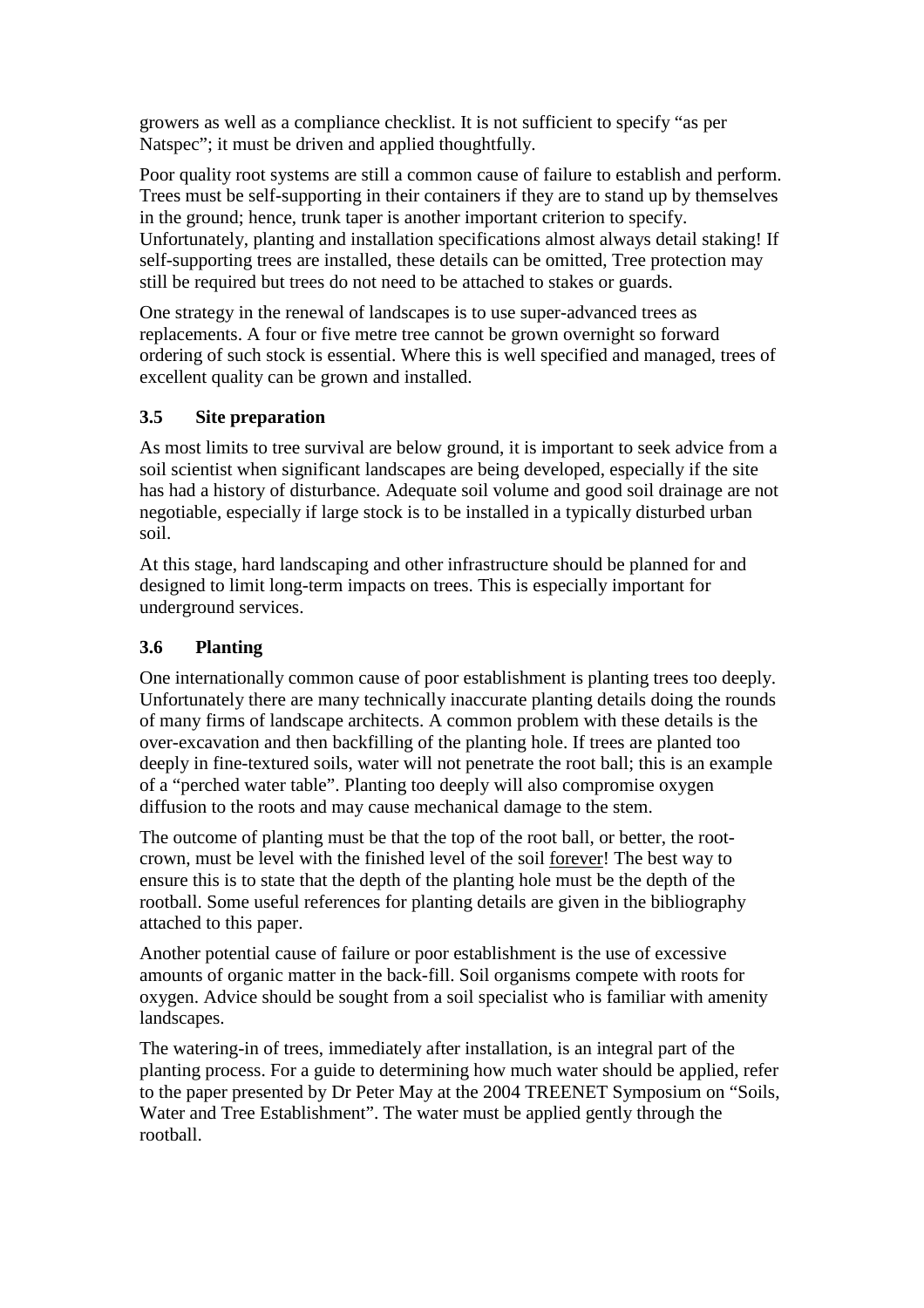## **3.7 Establishment**

Once trees have been installed, trees must be maintained until they are self-sustaining; although in some highly constructed landscapes, this may be for their entire lives. Watering is a critical component as is the protection of young and vulnerable trunks from mechanical damage. The damage caused by mowers and whipper-snippers is epidemic and completely unnecessary and unacceptable. Where trees are planted into turfed areas, the installation and maintenance of a mulched area around the base of the tree is a useful strategy on many levels – even if tree guards are installed.

Regular inspections should be part of the establishment process as early failures or poor performance should be assessed and addressed sooner rather than later.

### **3.8 Maintenance/ Management**

Monitoring of performance should be ongoing. Regular inspections will also highlight the need for any formative pruning. Pruning is likely to be an on-going process. All pruning must be performed according to the general conditions of AS4373 *Pruning of Amenity Trees* with particular pruning requirements clearly specified.

Changes in the rootzone are the most common causes of stress to established trees. For this reason, all proposed changes such as paving, topdressing, level changes and the installation of underground services should be assessed for their potential impact on the roots of trees. This assessment should involve a consulting arborist.

What is becoming clearer, with some recent major tree failures in very public landscapes, is that mechanical damage, to both roots and root buttresses, is to be avoided at all costs. Wounding damages bark and potentially allows the entry of pathogens. Some genera of wood decay fungi such as *Phellinus* spp and *Ganoderma* spp have been identified as causal agents in the failure of mature trees in Hyde Park, Moore Park and the Royal Botanic Gardens Sydney. These fungi enter through wounds. The wounding of large woody roots as a result of the "upgrading" of hard landscaping can lead to catastrophic failures with major implications for public safety.

The key to the sustainable management of mature trees is to MAINTAIN A STABLE ENVIRONMENT.

#### **3.9 Managing over-mature/ senescent trees**

As trees age they are less able to cope with changes in their environment. Inevitably the aging process leads to more dead wood and an increasing susceptibility to wounding and decay. In some species, structural defects become more obvious. As trees age, the critical issue becomes hazard management. In some instances the structural defect may be removed or abated. This is not always possible and if it is important that the tree be retained, the issue becomes target management. This may involve fencing off the tree; clearly there is a limit to how many trees can be fenced off from public access. [A good example is the "Children's Fig" in the Royal Botanic Gardens Sydney.]

When redevelopment of landscapes containing significant over-mature trees is planned, it is essential that an experienced consulting arborist assess the impact. If trees are a dominant and significant element in the landscape, and they are to retained, they must be seen as a constraint in the process.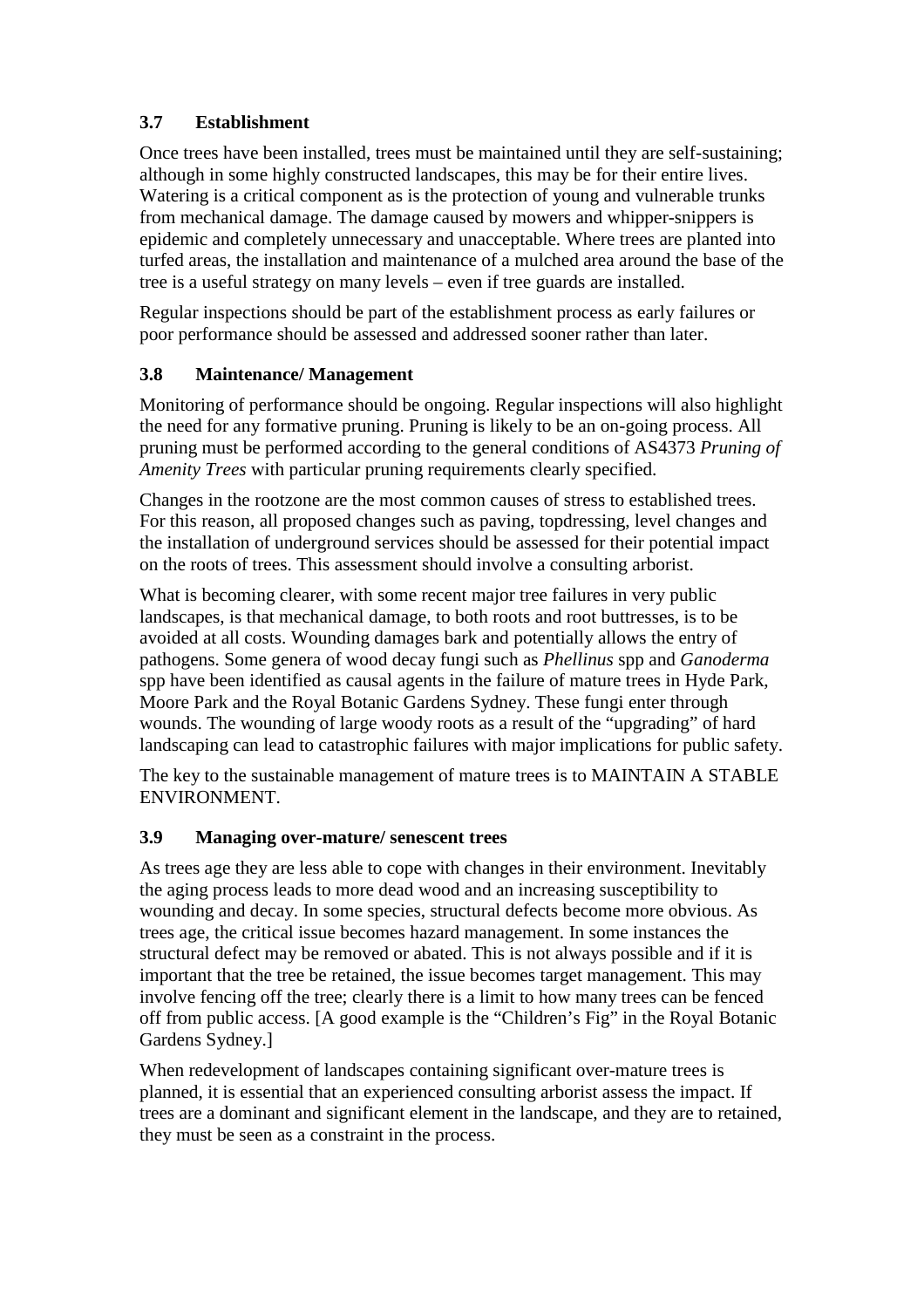#### **3.10 Tree removal and replacement**

This is often a sad but inevitable outcome of landscape management. Unfortunately, the people responsible for some of our significant landscapes did not leave behind detailed landscape or tree management plans outlining the design intent and the stage at which the trees should be removed and replaced. When replacement tree planting is planned, so too should the process of replacement. The rationale should be clearly stated however, at best, this could only be a guide to future landscape managers.

Another critical element in the tree removal process is public consultation. The facts should be clearly presented and based on sound arboricultural practices. The replacement of a significant avenue of *Phoenix canariensis* from Centennial Park in Sydney and its eventual replacement with *Agathis robusta* is an example of successful public notification. However, regardless of what maybe a thorough and timeconsuming exercise of public consultation, the process may be hijacked by politicians and the media and thus sensationalised.

Removal and replacement allows for the implementation of current best practices and may allow for the planting of species better suited to present conditions.

## **4.0 THE DOMAIN – A CASE STUDY**

The Domain is a 28 ha parcel of land that bounds the Royal Botanic Gardens Sydney. In 1807 it was named as the "Domain of the Governor's Residence" and it was gradually "improved" by successive governors. In 1828 it was identified as a place "reserved for Public Purposes"<sup>2</sup>. In 1848 it was officially placed under the management of the Superintendent of the Botanic Gardens, and finally, in 1980, under the Royal Botanic Gardens and Domain Trust<sup>3</sup>. The Trust is a statutory body brought into existence by the Royal Botanic Gardens and Domain Act, 1980 and reports to the NSW Minister for the Environment.

The Domain contains over 1000 trees, some of which date back to pre-European times. Most of the significant trees are the legacy of two early Directors of the Botanic Gardens, Charles Moore (1848-1896) and Joseph Maiden (1896-1924). One of Charles Moore's signature species was *Ficus macrophylla* (Moreton Bay Fig). Prior to the recent removals, there were 149 Morton Bay Figs, many of which go back to Moore's time. Hence the Domain is a landscape of great horticultural, scientific, and historic significance.

The Domain is divided into a number of management precincts. The trees in question are on the western boundary of the Philip Precinct, between Hospital Road and the playing fields. Hospital Road is largely a service road for Sydney Hospital and Parliament House. [The offices of NSW parliamentarians overlook the Domain.] It is a point of access for pedestrians from Macquarie Street into the Domain. It is the section of the Domain which is used for major concerts and events such as "Opera in the Park" which attract up to 80,000 people.

Managing a cultural landscape is a complex business, especially for an organization such as the Royal Botanic Gardens and Domain Trust. In this context, issues of scientific and botanical interests must be balanced with heritage, aesthetics and risk management in an environment of restricted finances and limited human resources.

 2 Domain Masterplan (2000) Volume 1, p.31

<sup>3</sup> Domain Masterplan (2000) Volume 1, p.32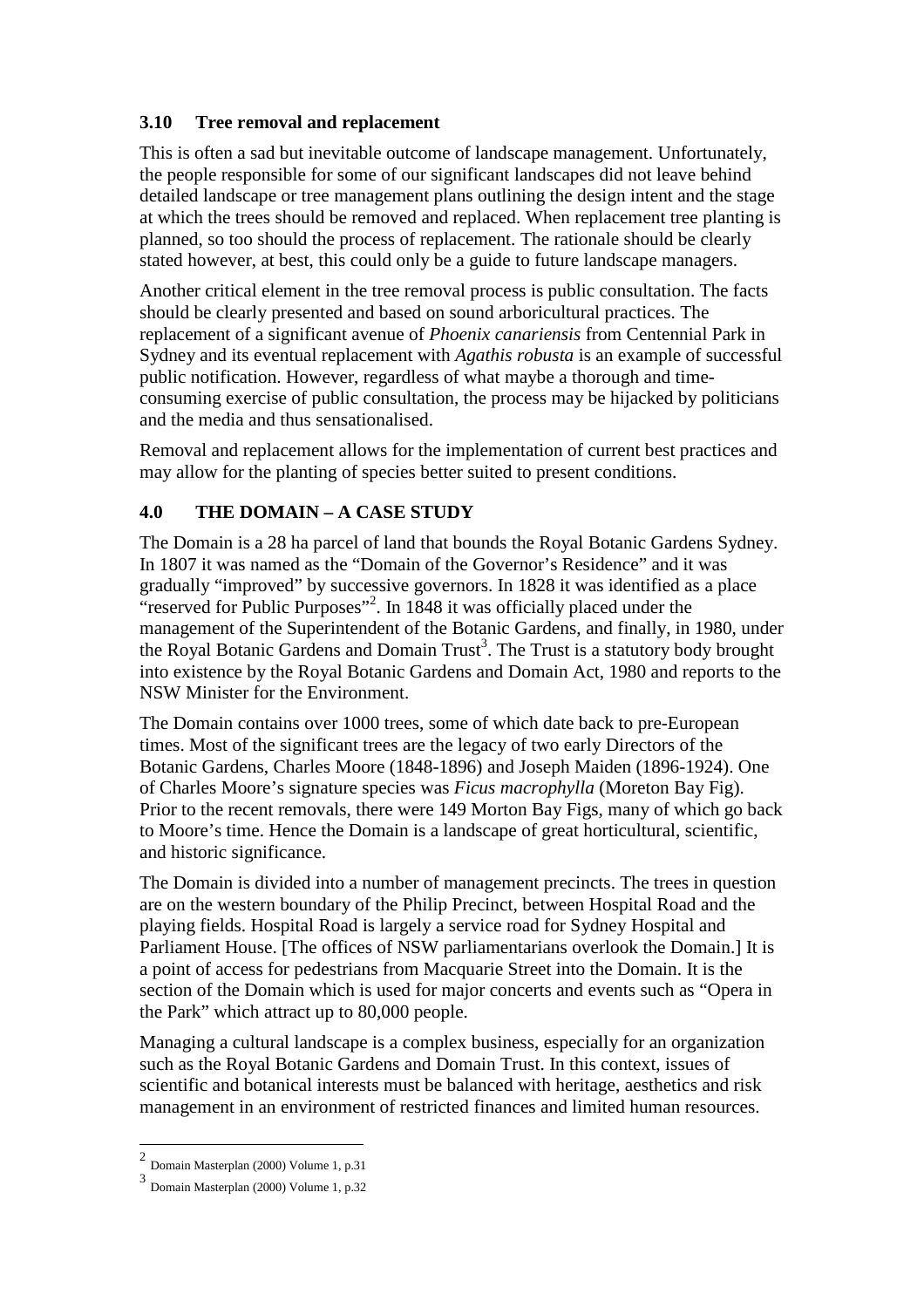Managing a landscape is more than managing trees on an individual basis. An important criterion for landscape management is to maintain a range of plantings of uneven age and of species diversity. It would be financially crippling and aesthetically devastating to have a significant number of old trees failing in a relatively short time.

Where a landscape has had intensive periods of extensive plantings such as the Domain and Centennial Park, the prime positions for plantings are already occupied and other legitimate uses have been established in adjacent areas. For example, the large open spaces in the Domain are used extensively for sport and for major events.

In 2003, a decision was made by the Royal Botanic Gardens and Domain Trust and supported by both the independent Scientific and Horticultural Committees that the renewal of the Domain must be accelerated. Over several decades, the total number of trees had declined and the condition of some of the oldest plantings had deteriorated to the point where they were hazardous. A safe useful life expectancy or SULE analysis of the entire tree population of over 1000 trees was carried out. This process highlighted the least sustainable trees and highlighted the most degraded parts of the landscape. For many of us who knew the trees, it was no surprise that the trees along Hospital Road were identified as the ones that should go.

It was proposed that 11 trees, including 5 Moreton Bay Figs from Moore's time (about 140 years old), should be removed to make way for 33 new trees. The removal of 11 trees represented about 1% of the trees in the Domain. The loss of five Moreton Bay Figs represented 2% of the number of this species in the Domain.

Both committees and the Trust supported this proposal. The community was consulted and each Member of Parliament was written to informing them of the decision, as was Sydney City Council. The wider community was informed through numerous announcements in the press and through signage in the Domain. Unfortunately between the announcements and the implementation, a new Council was elected.

To cut a long story short, the decision was challenged by the new Council of the City of Sydney in the NSW Land & Environment Court. This resulted in a lot of media attention and distracted many senior staff of the Royal Botanic Gardens for months. Expert witnesses were engaged and alternative management options were considered such as reduction pruning to reduce the risk of failure and the inter-planting of the new trees between the old trees. However, it was deemed by the RBG team that removal was the most sensible option. In the end, the court found in favour of the Royal Botanic Gardens and Domain Trust. All but one of the trees was removed and the 33 new trees were planted. The attention given by the media to the planting was almost non-existent.

Despite the drama, the removal and replanting process allowed for the testing and remediation of the soil; the species selected were chosen on a number of criteria including resistance to compaction, low susceptibility to Fig Psyllids and heritage values.

This small but landmark project is the taste of things to come as the public, politicians and landscape managers come to the realisation that landscapes are dynamic and the largest and most conspicuous elements, the trees, don't last forever.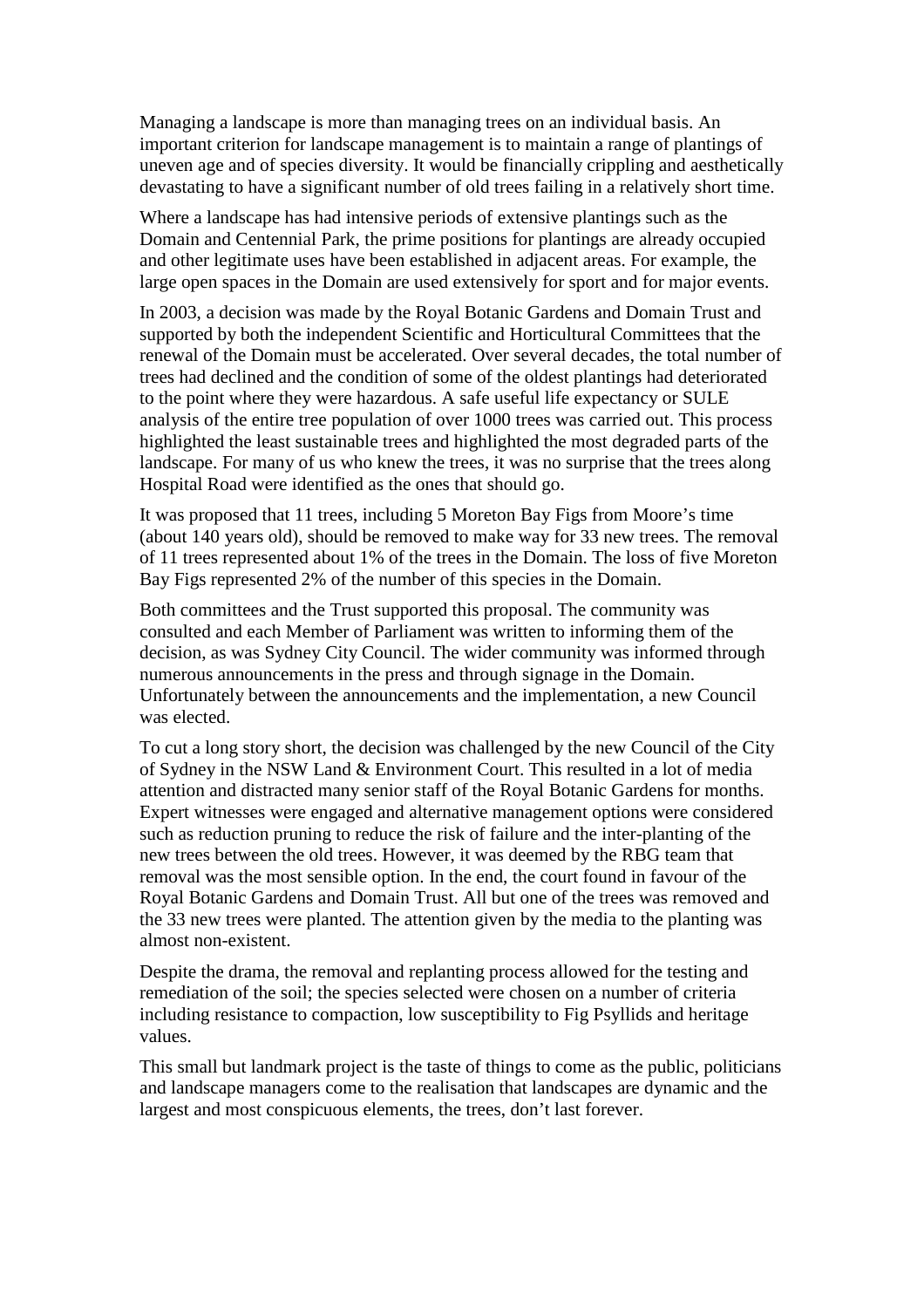#### **A short list of useful references**

AS4373-1996 *Pruning of Amenity Trees*. Standards Australia.

- Bradshaw, A; Hunt, B and Walmsley, T. (1995) *Trees in the Urban Landscape: Principles and Practice*. E &FN Spon, London
- Clark, R. (2003) Specifying Trees: A Guide to Assessment of Tree Quality.2<sup>nd</sup> Edition, Natspec Guide; Construction Information Systems, Australia, Milsons Point.
- Costello, L.R. & Jones, K.S. (2003) *Reducing Infrastructure Damage by Tree Root: A Compendium of Strategies* Western Chapter of the ISA, California
- Craul, P.J. (1992) *Urban Soil in Landscape Design.* John Wiley & Sons, New York.
- Craul, P.J. (1999) *Urban Soils: Applications & Practices.* John Wiley & Sons, New York.
- Gilman, E. (1997) *Trees for Urban and Suburban Landscapes*, Delmar Publishers, Albany, NY.
- Harris, R. W; Clark, J.R; & Matheny, N.P (2004) *Arboriculture: Integrated Management of Landscape Trees, Shrubs & Vines* 4th Edition, Prentice Hall, New Jersey.
- Hitchmough, J.D. (1994) *Urban Landscape Management.* Inkata, Melbourne.
- Lonsdale, D. (1999) *Principles of Tree Hazard Assessment & Management.* Forestry Commission, The Stationery Office, London.
- Matheny, N.P. & Clark. J.R (1994) *A Photographic Guide to the Evaluation of Hazard Trees in Urban Areas.* Second Edition. International Society of Arboriculture, Savoy, Illinois.
- Miller, R.W (1997) *Urban Forestry: Planning & Managing Urban Greenspaces.*  2<sup>nd</sup> Edition. Prentice Hall, New Jersey.
- Solness, P. (1999) *Tree Stories*. Chapter & Verse, Neutral Bay, NSW.
- Watson, G.W. & Himelick, E.B. (1997) *Principles & Practice of Planting Trees & Shrubs.* International Society of Arboriculture, Savoy, Illinois.
- Watson, G.W & Neely, D. (Eds) (1994) *The Landscape Below Ground.*  Proceedings of an International Workshop on Tree Root Development in Urban Soils. The International Society of Arboriculture, Savoy, Illinois.
- Watson, G.W & Neely, D. (Eds) (1998) *The Landscape Below Ground 11.*  Proceedings of an International Workshop on Tree Root Development in Urban Soils. The International Society of Arboriculture, Savoy, Illinois.